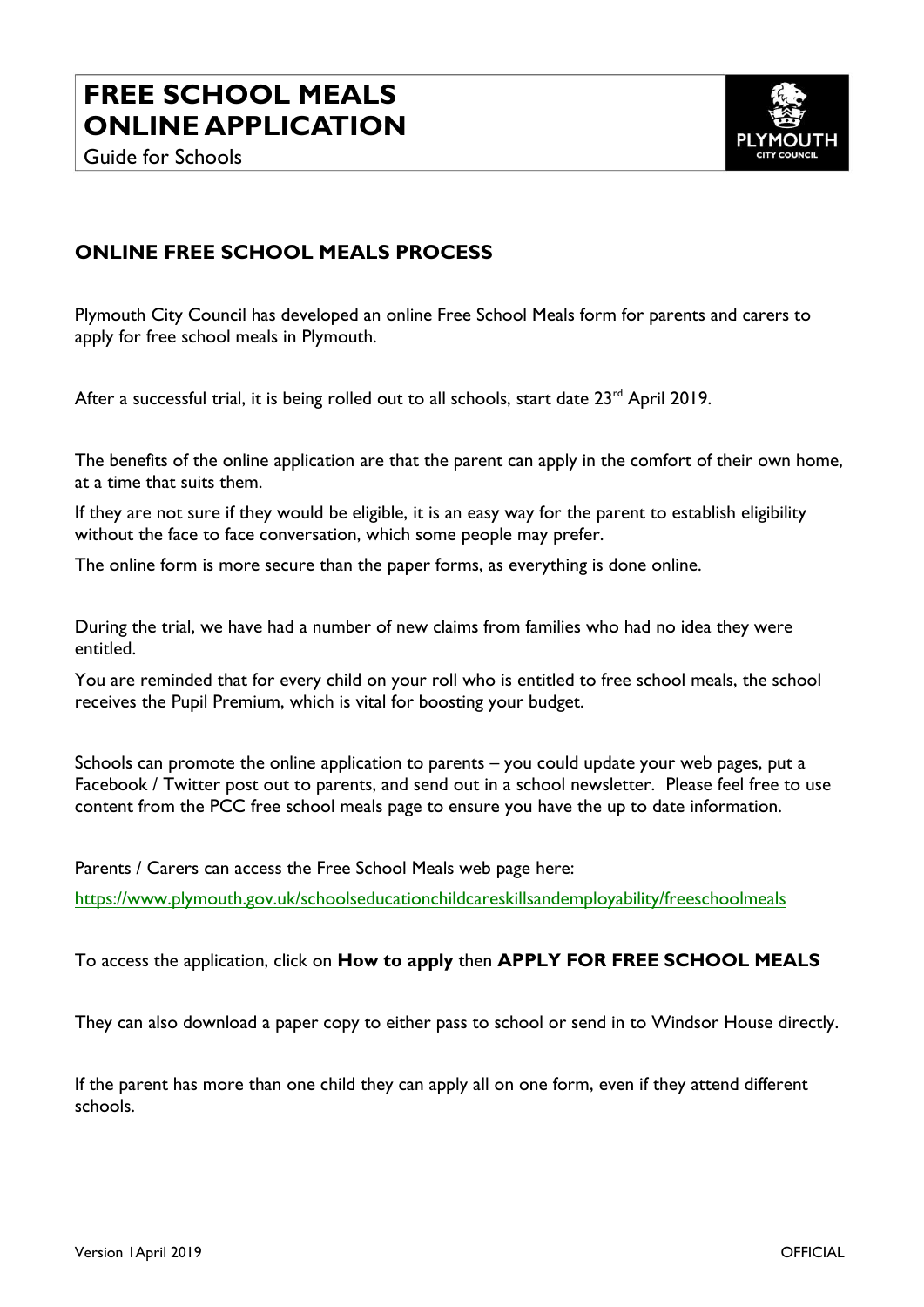**Once an application is submitted –** an email will be sent automatically to the school email address given, to confirm the student's details and that they attend the school. Exception to this, is if there are several children on one form that attend different schools, you will not get the confirmation email if this happens as this will come directly from [freeschoolmeals2@plymouth.gov.uk.](mailto:freeschoolmeals2@plymouth.gov.uk)

School will get an email similar to this –



Secure, simple and convenient

## Dear SCHOOL NAME,

We have received an online free school meal application for STUDENT NAME. Please can you confirm that this child's information matches that on your system and that they do attend SCHOOL NAME.

Kind regards

Plymouth City Council

| <b>Online services</b>   | Social media                   | <b>Contact us</b>                 |
|--------------------------|--------------------------------|-----------------------------------|
| Make an online payment   |                                | Phone 01752 668000                |
|                          |                                | View full contact directory       |
| <b>Useful links</b>      |                                | View all council office locations |
| Find your Councillor     | View all social media channels |                                   |
| <b>Plymouth Newsroom</b> |                                |                                   |
|                          |                                |                                   |
|                          |                                | <b>PLYMOUTH</b>                   |
|                          |                                | <b>CITY COUNCIL</b>               |
|                          |                                |                                   |

©Plymouth City Council [Terms, conditions, disclaimer](https://www.plymouth.gov.uk/aboutwebsite/copyrightanddisclaimer) an[d cookies](https://www.plymouth.gov.uk/aboutwebsite/cookies)

> Please forward this email to freeschoolmeals2@plymouth.gov.uk and confirm the student attends and then this will move to the eligibility check which we carry out here in the office.